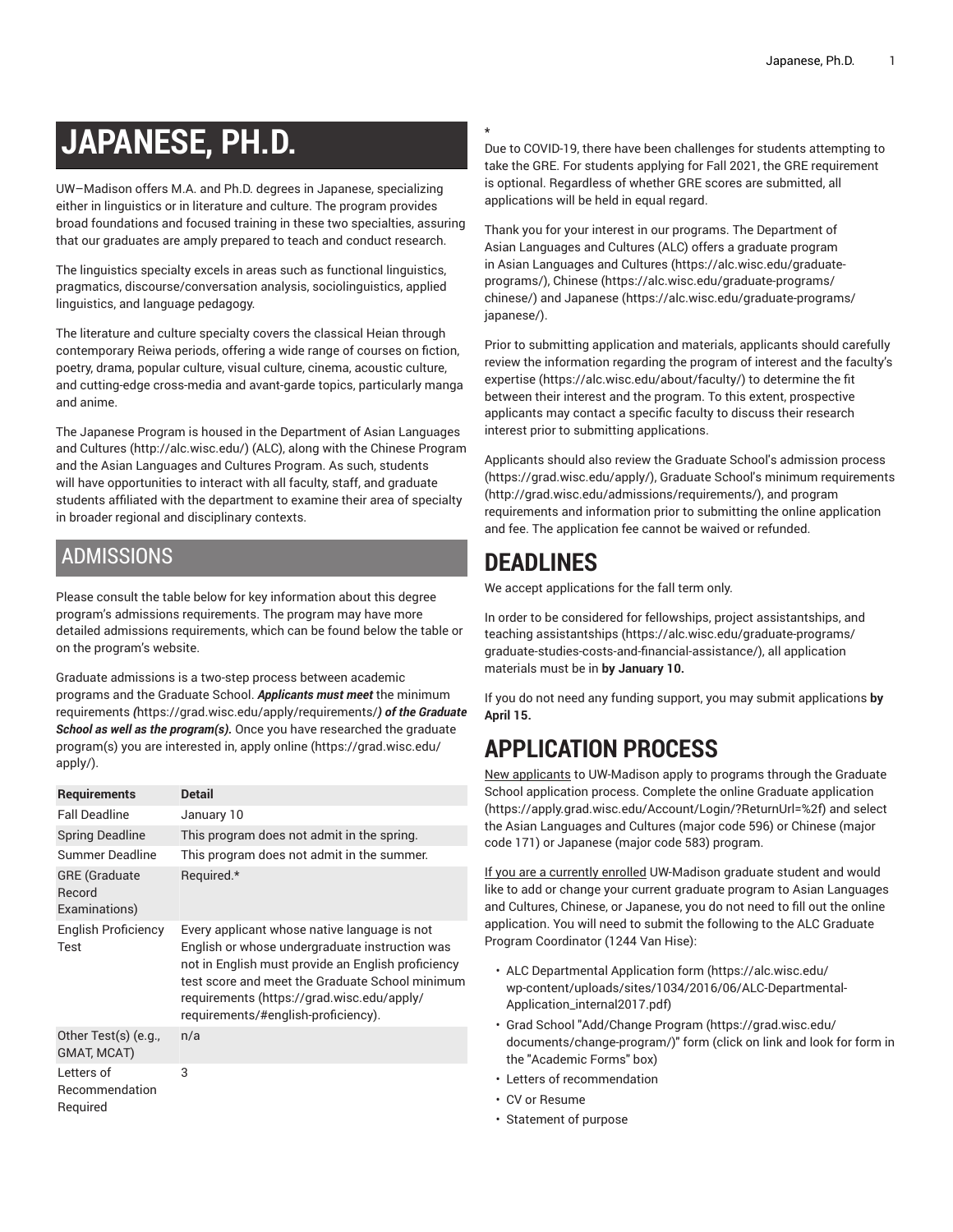The applications from current UW–Madison graduate students will be reviewed every spring, together with new applications submitted.

### FUNDING

# **GRADUATE SCHOOL RESOURCES**

Resources to help you afford graduate study might include assistantships, fellowships, traineeships, and financial aid. [Further](https://grad.wisc.edu/funding/) [funding information](https://grad.wisc.edu/funding/) ([https://grad.wisc.edu/funding/\)](https://grad.wisc.edu/funding/) is available from the Graduate School. Be sure to check with your program for individual policies and restrictions related to funding.

## **GRADUATE STUDENT COSTS**

For tuition and living costs, please view the Cost of [Attendance](https://financialaid.wisc.edu/cost-of-attendance/) page (<https://financialaid.wisc.edu/cost-of-attendance/>)**.** International applicants recommended for admission to the Graduate School are required to show sufficient funds to attend the University during the course of studies (tuition, food and housing, incidentals and health insurance) to be officially accepted by the Graduate School.

# **DEPARTMENT RESOURCES**

The Department of Asian Languages and Cultures offers financial assistance in the forms of fellowships, teaching assistantships (TAships), and project assistantships (PAships). **Please make note of the deadline of January 10 for financial assistance consideration**. All necessary materials including test scores must be submitted by the deadline.

If you are an international applicant and receive a fellowship, PAship or TAship, please make note that you will likely be required to show additional financial documentation to meet the minimum required for your official acceptance to the Graduate School.

# **OTHER AWARDS & FELLOWSHIPS**

• **Foreign Language & Area Studies (FLAS) Fellowships:** FLAS fellowships are funded by the U.S. Department of Education and administered by the UW's National Resource Centers to assist students in acquiring foreign language and either area or international studies competencies. FLAS awards are only available for [specific](https://flas.wisc.edu/Languages.htm) [languages](https://flas.wisc.edu/Languages.htm) (<https://flas.wisc.edu/Languages.htm>) and are contingent on federal funding.

Applicants must be U.S. citizens or permanent residents of the United States. Applications by students in professional fields are encouraged. Preference will be given to applicants with a high level of academic ability and with previous language training.

Academic Year and Summer FLAS awards are **two separate competitions** requiring **two separate and complete applications.**

Complete details about FLAS at UW-Madison are available on the [FLAS](https://flas.wisc.edu/FAQS.htm) FAQs [\(https://flas.wisc.edu/FAQS.htm\)](https://flas.wisc.edu/FAQS.htm) (your first stop) and the FLAS Languages & [Coordinators](https://flas.wisc.edu/Languages.htm) pages [\(https://flas.wisc.edu/](https://flas.wisc.edu/Languages.htm) [Languages.htm](https://flas.wisc.edu/Languages.htm)) (should you have additional questions).

• **Advanced Opportunity Fellowship (AOF):** This fellowship is awarded to highly qualified underrepresented students. To be considered for AOF funding, prospective students must be new to the Graduate School and be admissible to a graduate program at the University of Wisconsin-Madison. For further information: [https://grad.wisc.edu/](https://grad.wisc.edu/diversity/) [diversity/.](https://grad.wisc.edu/diversity/)

- **Project Assistantships.** Availability of PAship vary from one year to another, depending on the types of projects the departmental faculty are engaged in. PAs assist faculty members' research projects and/ or respond to some programmatic needs of the department and other campus units.
- **Teaching Assistantships.** Availability and types of TAship vary from one year to another, depending on the department's curricular needs and the student enrollment. TAs will support a number of our language and culture courses, typically team-teaching with faculty members. If you are interested in being a teaching assistant in our language programs, you must submit the TA application and necessary materials (1-2 page written autobiography that refers to your prior teaching experience, letter of recommendation that speaks to your teaching experience, video recording of your teaching, if available) through the Graduate School application system **by January 10**.
- **Institute for Regional and International Studies (IRIS) Awards Office:** IRIS manages its own funding opportunities (Scott Kloeck-Jenson Fellowships, IRIS Graduate Fieldwork Awards, Incubator Grants), coordinates the campus component of a number of external programs (Boren Fellowships, Fulbright US Student Program, Fulbright-Hays DDRA, Luce Scholars Program), assists students, faculty, and staff in exploring funding options, and much more. Visit:<https://iris.wisc.edu/funding/> for more information on awards. Contact Mark Lilleleht, Assistant Director for Awards, with questions at [awards@iris.wisc.edu](mailto:awards@iris.wisc.edu) & 608-265-6070.
- **Other Forms of Financial Aid:** Loans and some on-campus job openings are handled through the [Office of Student Financial Aid](https://financialaid.wisc.edu/) [\(https://financialaid.wisc.edu/](https://financialaid.wisc.edu/)). Please contact them to obtain more information.
- Students may also obtain information from the **Grants Information Center** in the Memorial Library, Room 262, 728 State Street, Madison, WI 53706. Phone 608-262-3242.

### REQUIREMENTS

### **MINIMUM GRADUATE SCHOOL REQUIREMENTS**

Review the Graduate School minimum [academic](http://guide.wisc.edu/graduate/#policiesandrequirementstext) progress and degree [requirements \(http://guide.wisc.edu/graduate/](http://guide.wisc.edu/graduate/#policiesandrequirementstext) [#policiesandrequirementstext\)](http://guide.wisc.edu/graduate/#policiesandrequirementstext), in addition to the program requirements listed below.

### **MAJOR REQUIREMENTS MODE OF INSTRUCTION**

| Face to Face Evening/ | Weekend | Online | <b>Hybrid</b> | Accelerated |
|-----------------------|---------|--------|---------------|-------------|
| Yes                   | No      | No     | No            | No          |

#### **Mode of Instruction Definitions**

**Accelerated:** Accelerated programs are offered at a fast pace that condenses the time to completion. Students are able to complete a program with minimal disruptions to careers and other commitments.

**Evening/Weekend:** Courses meet on the UW–Madison campus only in evenings and/or on weekends to accommodate typical business schedules. Students have the advantages of face-to-face courses with the flexibility to keep work and other life commitments.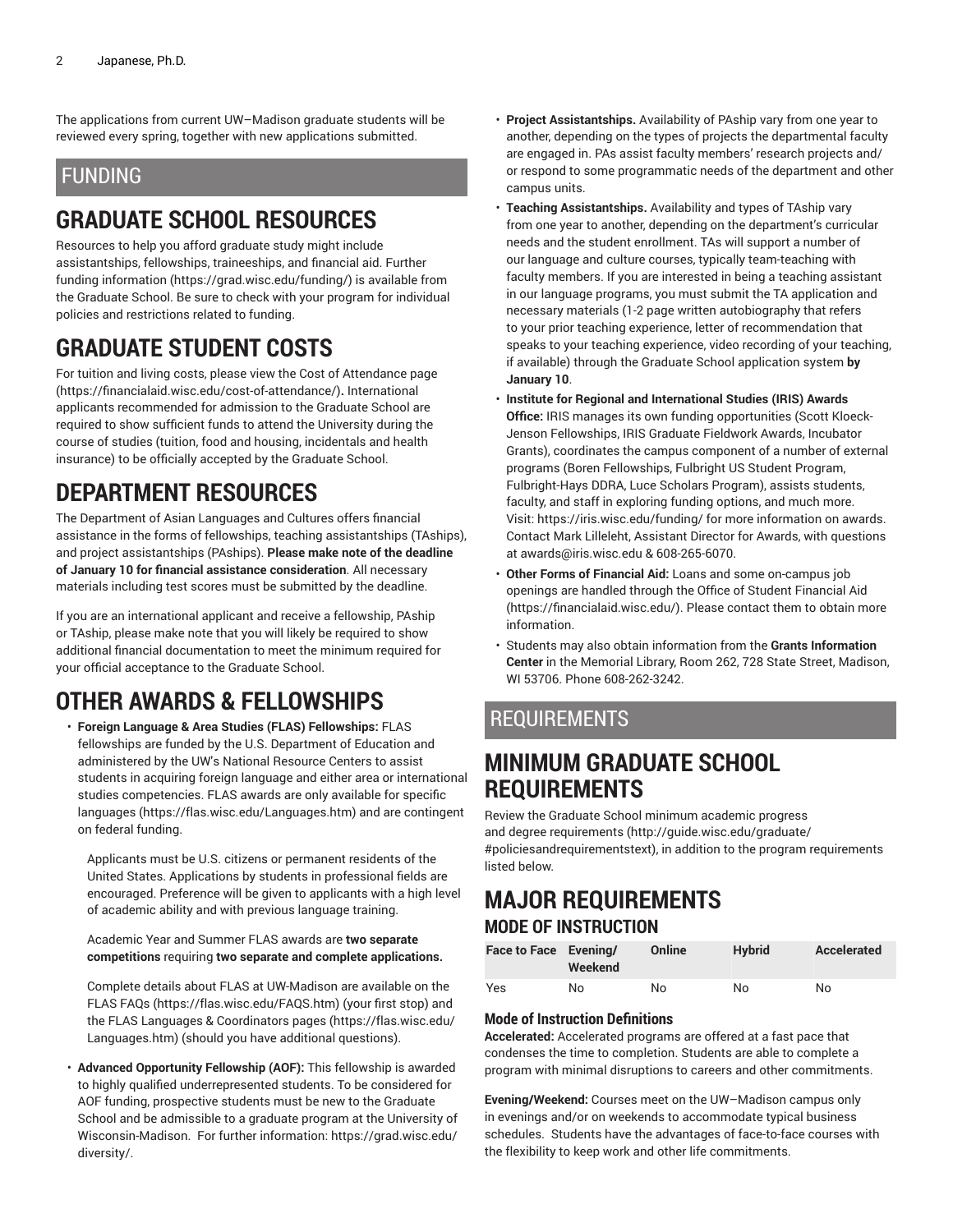**Face-to-Face:** Courses typically meet during weekdays on the UW-Madison Campus.

**Hybrid:** These programs combine face-to-face and online learning formats. Contact the program for more specific information.

**Online:** These programs are offered 100% online. Some programs may require an on-campus orientation or residency experience, but the courses will be facilitated in an online format.

#### **CURRICULAR REQUIREMENTS**

| <b>Requirements Detail</b>                           |                                                                                                                                                                                                                                                                                                                                                                                                                                                                                                                                                                                                                                           |
|------------------------------------------------------|-------------------------------------------------------------------------------------------------------------------------------------------------------------------------------------------------------------------------------------------------------------------------------------------------------------------------------------------------------------------------------------------------------------------------------------------------------------------------------------------------------------------------------------------------------------------------------------------------------------------------------------------|
| Minimum<br>Credit<br>Requirement                     | 51 credits                                                                                                                                                                                                                                                                                                                                                                                                                                                                                                                                                                                                                                |
| Minimum<br>Residence<br>Credit<br>Requirement        | 32 credits                                                                                                                                                                                                                                                                                                                                                                                                                                                                                                                                                                                                                                |
| Minimum<br>Graduate<br>Coursework<br>Requirement     | All 51 credits must be in graduate-level coursework;<br>courses with the Graduate Level Coursework attribute are<br>identified and searchable in the university's Course Guide.                                                                                                                                                                                                                                                                                                                                                                                                                                                           |
| Overall<br><b>Graduate GPA</b><br>Requirement        | 3.50 GPA required.                                                                                                                                                                                                                                                                                                                                                                                                                                                                                                                                                                                                                        |
| Other Grade                                          | Ph.D. candidates should maintain a 3.5 GPA in all<br>Requirements coursework and may not have any more than two<br>incompletes on their record at any one time.                                                                                                                                                                                                                                                                                                                                                                                                                                                                           |
| and                                                  | Assessments Japanese linguistics students need to complete two take-<br>home preliminary examinations that cover the following<br>Examinations three areas: Japanese applied linguistics / Japanese<br>language education; research methods and data analysis;<br>analysis of an issue that reflects the student's specific<br>research interests.<br>Japanese literature/culture students are required to take a<br>comprehensive preliminary examination.<br>All students must present a dissertation proposal to the<br>members of their Dissertation Committee and have it<br>accepted within one semester of passing the preliminary |
| Language                                             | examination.<br>Japanese linguistic students are required to demonstrate<br>Requirements basic knowledge of the structure of one Asian language<br>other than Japanese. The language requirements must<br>be completed by time when students finish taking the<br>preliminary exams.<br>Japanese literature students must demonstrate reading<br>proficiency in classical Japanese and one research<br>language other than Japanese or English.                                                                                                                                                                                           |
| Doctoral<br>Minor/<br><b>Breadth</b><br>Requirements | All doctoral students are required to complete a minor.                                                                                                                                                                                                                                                                                                                                                                                                                                                                                                                                                                                   |

#### **REQUIRED COURSES 1**

| Linguistics Track '          |                                                                                                                                                                                                                         |                |
|------------------------------|-------------------------------------------------------------------------------------------------------------------------------------------------------------------------------------------------------------------------|----------------|
| Code                         | Title                                                                                                                                                                                                                   | <b>Credits</b> |
| <b>Required Courses:</b>     |                                                                                                                                                                                                                         |                |
| ASIAN 434                    | Introduction to Japanese<br>Linguistics                                                                                                                                                                                 | 3              |
| ASIAN 713                    | Teaching of Japanese as a Foreign<br>Language                                                                                                                                                                           | 3              |
| or ASIAN 700                 | Teaching Asian Languages                                                                                                                                                                                                |                |
| ASIAN 775                    | Japanese Applied Linguistics<br>(Repeatable)                                                                                                                                                                            | 3              |
| <b>Additional Coursework</b> |                                                                                                                                                                                                                         | $18 - 21$      |
| with the co-advisor.         | Must be graduate-level courses from departments such<br>as ASIAN, ENGL, FRENCH, ITALIAN, GERMAN, LINGUIS,<br>SPANISH, PORTUG, CURRIC, ANTHRO, SOC, PSYCH that<br>cover relevant topics to be determined in consultation |                |
| Minor                        |                                                                                                                                                                                                                         | $9 - 12$       |
| <b>Dissertator Credits</b>   |                                                                                                                                                                                                                         | $12+$          |
| ASIAN 990                    | <b>Thesis Research</b>                                                                                                                                                                                                  |                |
| <b>Total Credits</b>         |                                                                                                                                                                                                                         | 51             |
| 1                            |                                                                                                                                                                                                                         |                |

These tracks are internal to the program and represent different pathways a student can follow to earn this degree. Track names do not appear in the Graduate School admissions application, and they will not appear on the transcript.

#### **2**

It is recommended that students take a research methods course.

#### **Literature Track 1**

| Code                               | <b>Title</b>                                                                                                                                                 | <b>Credits</b> |
|------------------------------------|--------------------------------------------------------------------------------------------------------------------------------------------------------------|----------------|
| <b>Required Courses:</b>           |                                                                                                                                                              |                |
| ASIAN 533                          | Readings in Early Modern Japanese<br>Literature                                                                                                              | 3              |
| ASIAN 563                          | Readings in Modern Japanese<br>Literature                                                                                                                    | 3              |
| ASIAN 573                          | Readings in Classical Japanese<br>Literature                                                                                                                 | 3              |
| ASIAN 763                          | Studies in Japanese Literature                                                                                                                               | 3              |
| ASIAN 833                          | <b>Topics in East Asian Visual Cultures</b>                                                                                                                  | 3              |
| <b>Additional Coursework</b>       |                                                                                                                                                              |                |
| consultation with the co-advisors. | Must be graduate level courses from departments<br>such as ART HIST, ASIAN, ENGL, FRENCH, ITALIAN,<br>HISTORY that cover relevant topics to be determined in |                |
|                                    |                                                                                                                                                              |                |

| Minor               |                 | $9 - 12$ |
|---------------------|-----------------|----------|
| Dissertator Credits |                 | $12+$    |
| ASIAN 990           | Thesis Research |          |
| Total Credits       |                 | 51       |

Beyond the M.A. [requirements \(http://guide.wisc.edu/graduate/asian](http://guide.wisc.edu/graduate/asian-languages-cultures/japanese-ma/#requirementstext)[languages-cultures/japanese-ma/#requirementstext](http://guide.wisc.edu/graduate/asian-languages-cultures/japanese-ma/#requirementstext)), students must take three additional courses in Japanese [literature/culture \(http://](http://guide.wisc.edu/courses/e_asian/) [guide.wisc.edu/courses/e\\_asian/](http://guide.wisc.edu/courses/e_asian/)) at the 700 level or higher.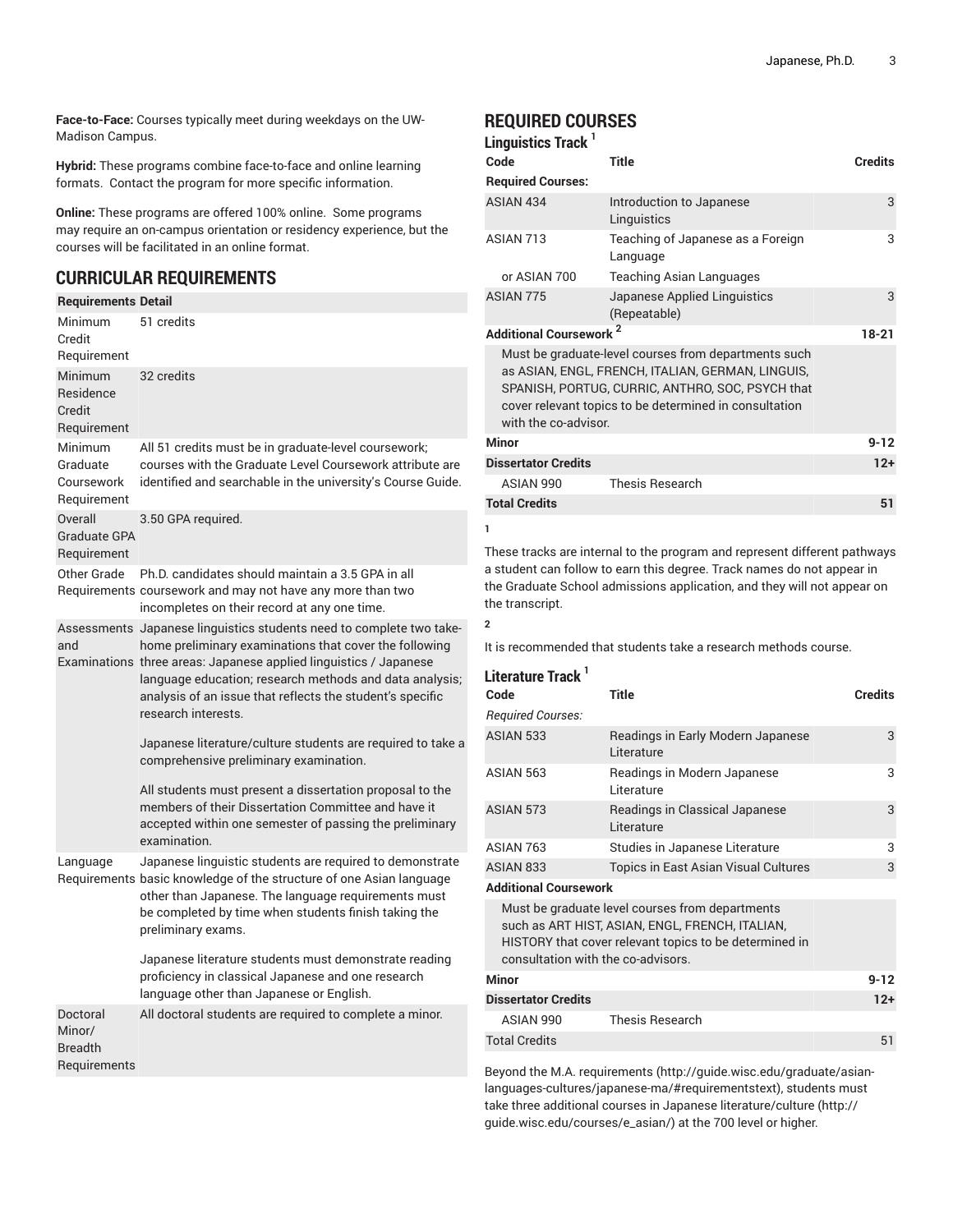#### **1**

These tracks are internal to the program and represent different pathways a student can follow to earn this degree. Track names do not appear in the Graduate School admissions application, and they will not appear on the transcript.

#### POLICIES

## **GRADUATE SCHOOL POLICIES**

The Graduate School's Academic Policies and [Procedures](https://grad.wisc.edu/acadpolicy/) ([https://](https://grad.wisc.edu/acadpolicy/) [grad.wisc.edu/acadpolicy/\)](https://grad.wisc.edu/acadpolicy/) provide essential information regarding general university policies. Program authority to set degree policies beyond the minimum required by the Graduate School lies with the degree program faculty. Policies set by the academic degree program can be found below.

# **MAJOR-SPECIFIC POLICIES**

#### **PRIOR COURSEWORK**

#### **Graduate Work from Other Institutions**

With program approval, students are allowed to count no more than 9 credits of graduate coursework from other institutions. Coursework earned ten years or more prior to admission to a doctoral degree is not allowed to satisfy requirements.

#### **UW–Madison Undergraduate**

With program approval, no more than 7 credits of graduate coursework (as defined above) completed while a UW–Madison undergraduate may be counted to satisfy degree requirements. Coursework earned ten years or more prior to admission to a doctoral degree is not allowed to satisfy requirements.

#### **UW–Madison University Special**

With program approval, students are allowed to count no more than 9 credits of graduate coursework (as defined above) taken as a UW– Madison special student. Coursework earned ten years or more prior to admission to a doctoral degree is not allowed to satisfy requirements.

#### **PROBATION**

A semester GPA below 3.5 will result in the student being placed on academic probation. If a semester GPA of 3.5 is not attained during the subsequent semester of full time enrollment, the student may be dismissed from the program or allowed to continue for 1 additional semester based on advisor appeal to the Departmental Graduate Studies Committee. A student on probation may not take the preliminary examination.

#### **ADVISOR / COMMITTEE**

Starting fall 2018, all students are required to be supervised by coadvisors. One of the co-advisors must be a member of the Japanese Program, but the other co-advisor can be identified from related fields outside of the Japanese Program.

At the point of beginning work on the dissertation, a single dissertation advisor (most likely one of the co-advisors) may be chosen, or the coadvising arrangement may continue for the dissertation as well.

Dissertation committees must have at least four members representing more than one graduate program, three of whom must be UW–Madison graduate faculty or former UW–Madison graduate faculty up to one year after resignation or retirement. At least one of the four members must be

from outside of the student's major program or major field (often from the minor field).

#### **CREDITS PER TERM ALLOWED**

15 credits

#### **TIME CONSTRAINTS**

A candidate for a doctoral degree who fails to take the final oral examination and deposit the dissertation within five years after passing the preliminary examination may be required to take another preliminary examination and to be admitted to candidacy a second time.

#### **GRIEVANCES AND APPEALS**

These resources may be helpful in addressing your concerns:

- Bias or Hate [Reporting \(https://doso.students.wisc.edu/bias-or-hate](https://doso.students.wisc.edu/bias-or-hate-reporting/)[reporting/](https://doso.students.wisc.edu/bias-or-hate-reporting/))
- Graduate [Assistantship](https://hr.wisc.edu/policies/gapp/#grievance-procedure) Policies and Procedures [\(https://hr.wisc.edu/](https://hr.wisc.edu/policies/gapp/#grievance-procedure) [policies/gapp/#grievance-procedure](https://hr.wisc.edu/policies/gapp/#grievance-procedure))
- Hostile and [Intimidating](https://hr.wisc.edu/hib/) Behavior Policies and Procedures [\(https://](https://hr.wisc.edu/hib/) [hr.wisc.edu/hib/\)](https://hr.wisc.edu/hib/)
	- Office of the [Provost](https://facstaff.provost.wisc.edu/) for Faculty and Staff Affairs [\(https://](https://facstaff.provost.wisc.edu/) [facstaff.provost.wisc.edu/](https://facstaff.provost.wisc.edu/))
- [Dean of Students Office \(https://doso.students.wisc.edu/\)](https://doso.students.wisc.edu/) (for all students to seek grievance assistance and support)
- Employee [Assistance](http://www.eao.wisc.edu/) [\(http://www.eao.wisc.edu/\)](http://www.eao.wisc.edu/) (for personal counseling and workplace consultation around communication and conflict involving graduate assistants and other employees, postdoctoral students, faculty and staff)
- [Employee](https://employeedisabilities.wisc.edu/) Disability Resource Office [\(https://](https://employeedisabilities.wisc.edu/) [employeedisabilities.wisc.edu/](https://employeedisabilities.wisc.edu/)) (for qualified employees or applicants with disabilities to have equal employment opportunities)
- [Graduate School](https://grad.wisc.edu/) ([https://grad.wisc.edu/\)](https://grad.wisc.edu/) (for informal advice at any level of review and for official appeals of program/departmental or school/college grievance decisions)
- [Office of Compliance](https://compliance.wisc.edu/) ([https://compliance.wisc.edu/\)](https://compliance.wisc.edu/) (for class harassment and discrimination, including sexual harassment and sexual violence)
- Office of Student Conduct and [Community](https://conduct.students.wisc.edu/) Standards ([https://](https://conduct.students.wisc.edu/) [conduct.students.wisc.edu/](https://conduct.students.wisc.edu/)) (for conflicts involving students)
- [Ombuds](http://www.ombuds.wisc.edu/) Office for Faculty and Staff ([http://www.ombuds.wisc.edu/\)](http://www.ombuds.wisc.edu/) (for employed graduate students and post-docs, as well as faculty and staff)
- [Title](https://compliance.wisc.edu/titleix/) IX [\(https://compliance.wisc.edu/titleix/\)](https://compliance.wisc.edu/titleix/) (for concerns about discrimination)

Students should contact the department chair or program director with questions about grievances. They may also contact the L&S Academic Divisional Associate Deans, the L&S Associate Dean for Teaching and Learning Administration, or the L&S Director of Human Resources.

#### **OTHER**

n/a